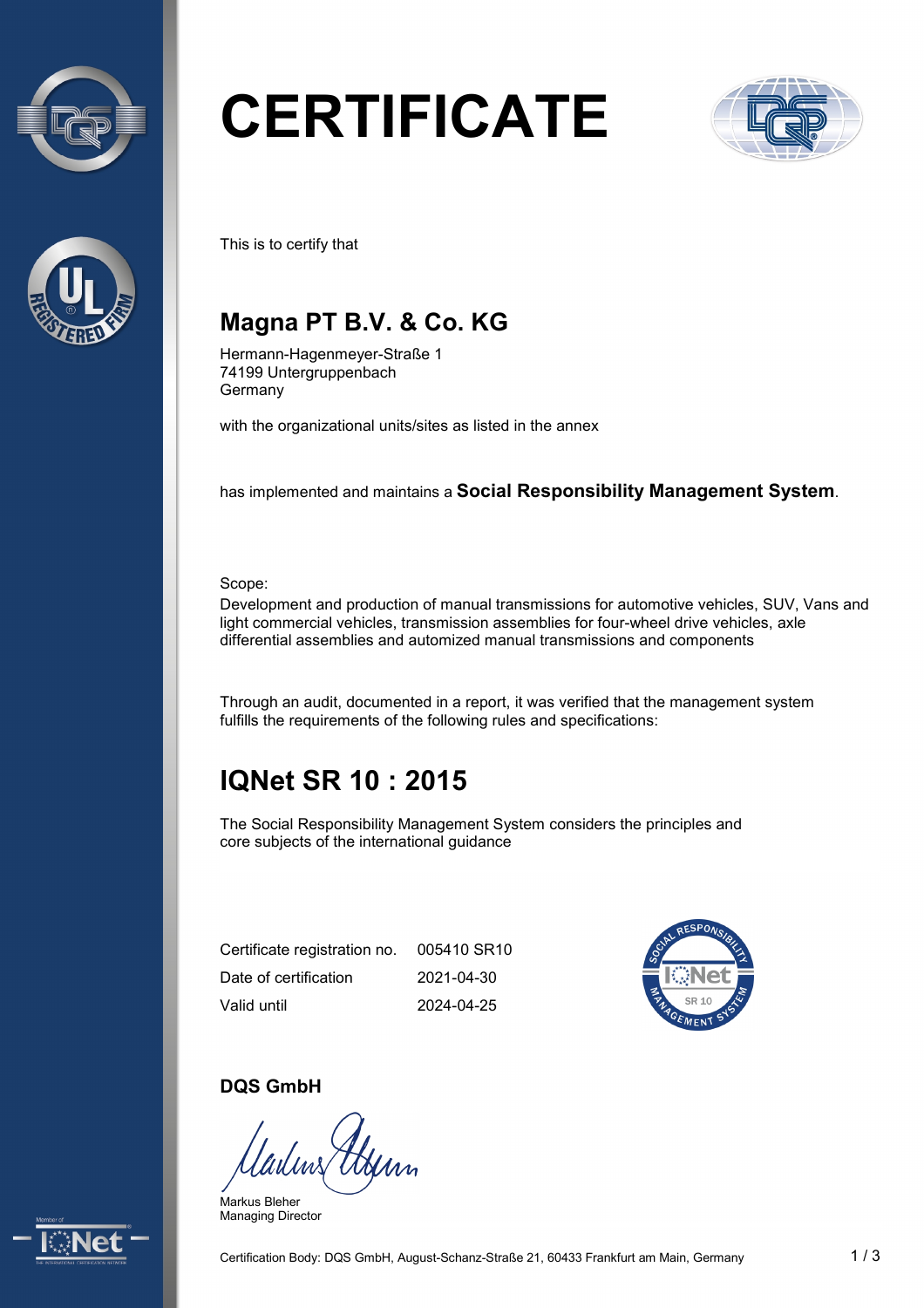



#### **Annex to certificate Registration No. 005410 SR10**

## **Magna PT B.V. & Co. KG**

Hermann-Hagenmeyer-Straße 1 74199 Untergruppenbach **Germany** 

Location **Scope Scope** 

**019869 Magna PT B.V. & Co. KG Burgbernheimer Straße 5 91438 Bad Windsheim Germany** 

Production

**538438 Magna PT B.V. & Co. KG Scarletallee 2 50735 Köln Germany** 

**538439 Magna PT International GmbH Scarletallee 2 50735 Köln Germany** 

Developement, Sales

Developement, Sales

**Logistik- und Dienstleistungszentrum Wilhelm-Maybach-Straße 10a 334066 Magna PT B.V. & Co. KG** Logistics **74196 Neuenstadt a. K. Germany** 

**019868 Magna PT B.V. & Co. KG Hermann-Hagenmeyer-Straße 1 74632 Neuenstein Germany** 

**019867 Magna PT B.V. & Co. KG Hermann-Hagenmeyer-Straße 1 74749 Rosenberg Germany** 

Production

 design; Purchasing; Quality system Aftersales; Engineering; Internal audit management; Laboratory; Logistics; Management review; Product design; Process management; Sales; Servicing; Strategic planning; Testing; Warranty management



 This annex (edition: 2021-04-30) is only valid in connection with the above-mentioned certificate. 2 / 3